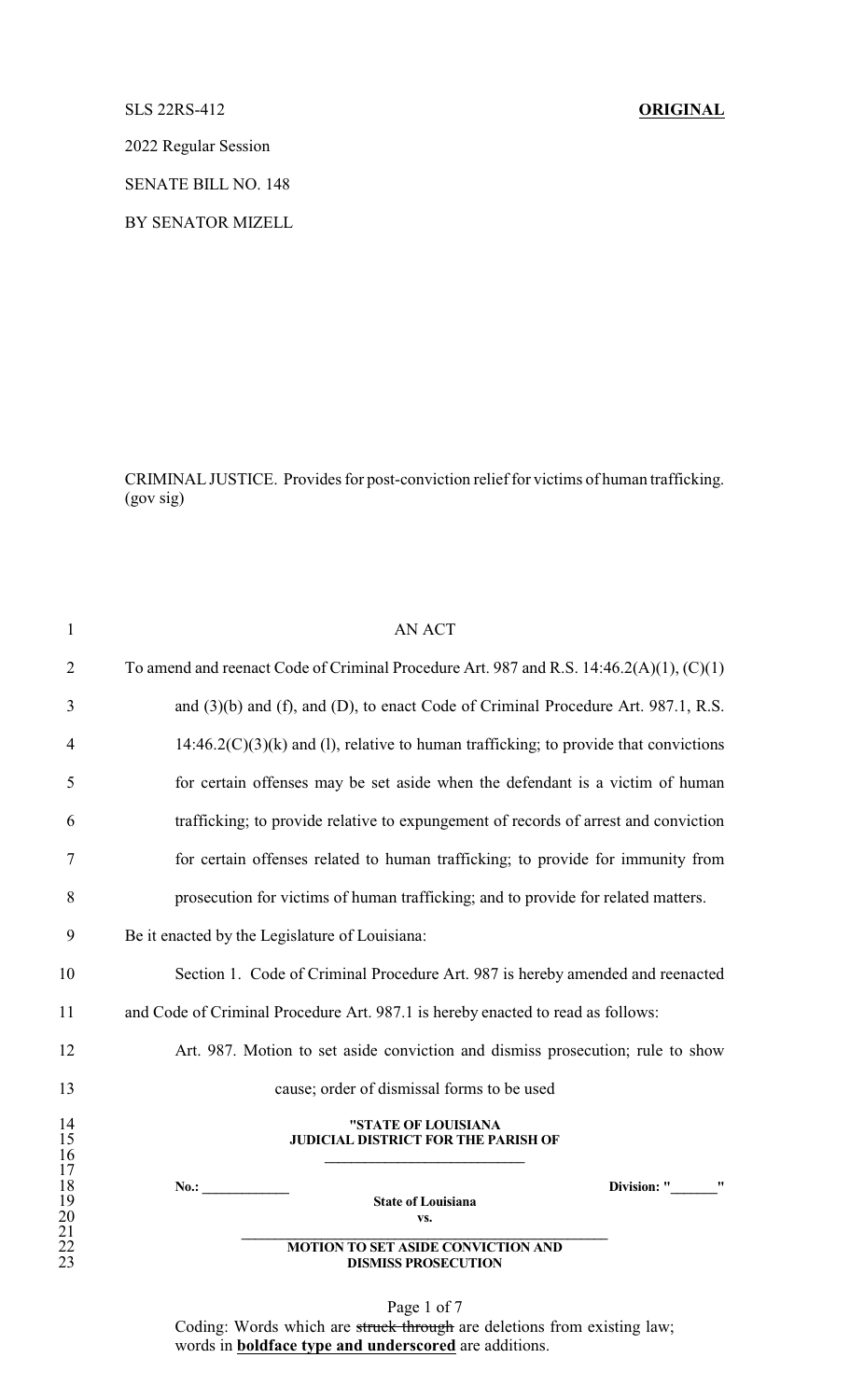## **SLS 22RS-412**

| ORIGINAL          |  |
|-------------------|--|
| <b>SB NO. 148</b> |  |

| 1                                                     |                | NOW INTO HONORABLE COURT, comes                            |                                                                                                        |
|-------------------------------------------------------|----------------|------------------------------------------------------------|--------------------------------------------------------------------------------------------------------|
| $\overline{2}$                                        | $\Box$         | Defendant, OR                                              |                                                                                                        |
| 3                                                     | $\Box$         | Defendant through undersigned Counsel,                     |                                                                                                        |
| 4                                                     |                |                                                            | who moves that the conviction pursuant to Louisiana Code of Criminal Procedure                         |
| 5                                                     | $\Box$         | Article 894(B) Misdemeanors, OR                            |                                                                                                        |
| 6                                                     | $\Box$         | Article 893(E) Felonies, OR                                |                                                                                                        |
| 7                                                     | $\Box$         | <b>Article 987.1 Offenses related to human trafficking</b> |                                                                                                        |
| 8                                                     |                |                                                            | in the above numbered case be set aside and that the prosecution dismissed in accordance with the Code |
| 9                                                     |                | of Criminal Procedure in that:                             |                                                                                                        |
| 10                                                    | $\Box$         |                                                            | the The period of the deferred sentence has run and petitioner has successfully completed the          |
| 11                                                    |                | terms of his probation., OR                                |                                                                                                        |
| 12                                                    | $\Box$         |                                                            | The defendant was convicted of an offense related to human trafficking.                                |
| 13                                                    |                |                                                            |                                                                                                        |
| 14                                                    |                | The mover is further identified below:                     |                                                                                                        |
| 15                                                    |                | <b>DOCKET NUMBER:</b>                                      | the control of the control of the control of the                                                       |
| 16                                                    | <b>CHARGE:</b> |                                                            |                                                                                                        |
| 17                                                    |                | DATE OF ARREST:                                            |                                                                                                        |
| 18                                                    |                | ARRESTING AGENCY:                                          | .                                                                                                      |
| 19                                                    |                | <b>CITY/PARISH OF ARREST:</b>                              |                                                                                                        |
| 20                                                    |                |                                                            | The Mover prays that, after a contradictory hearing with the District Attorney's Office, the Court     |
| 21                                                    |                |                                                            | order the above numbered case be set aside and that the prosecution dismissed in accordance with the   |
| 22                                                    |                | Code of Criminal Procedure.                                |                                                                                                        |
|                                                       |                |                                                            | Respectfully submitted,                                                                                |
|                                                       |                |                                                            | Signature of Attorney for Mover/Defendant                                                              |
|                                                       |                |                                                            | Attorney for Mover/Defendant Name                                                                      |
|                                                       |                |                                                            |                                                                                                        |
|                                                       |                |                                                            | Attorney's Bar Roll No.                                                                                |
|                                                       |                |                                                            | Address                                                                                                |
|                                                       |                |                                                            |                                                                                                        |
|                                                       |                |                                                            | City, State, ZIP Code                                                                                  |
|                                                       |                |                                                            | Telephone Number                                                                                       |
|                                                       |                |                                                            |                                                                                                        |
|                                                       |                |                                                            | If not represented by counsel:                                                                         |
|                                                       |                |                                                            | Signature of Mover/Defendant                                                                           |
|                                                       |                |                                                            |                                                                                                        |
| 22222223333333344444444455123456783333344444444444551 |                |                                                            | Mover/Defendant Name                                                                                   |
|                                                       |                |                                                            |                                                                                                        |

Page 2 of 7 Coding: Words which are struck through are deletions from existing law; words in **boldface type and underscored** are additions.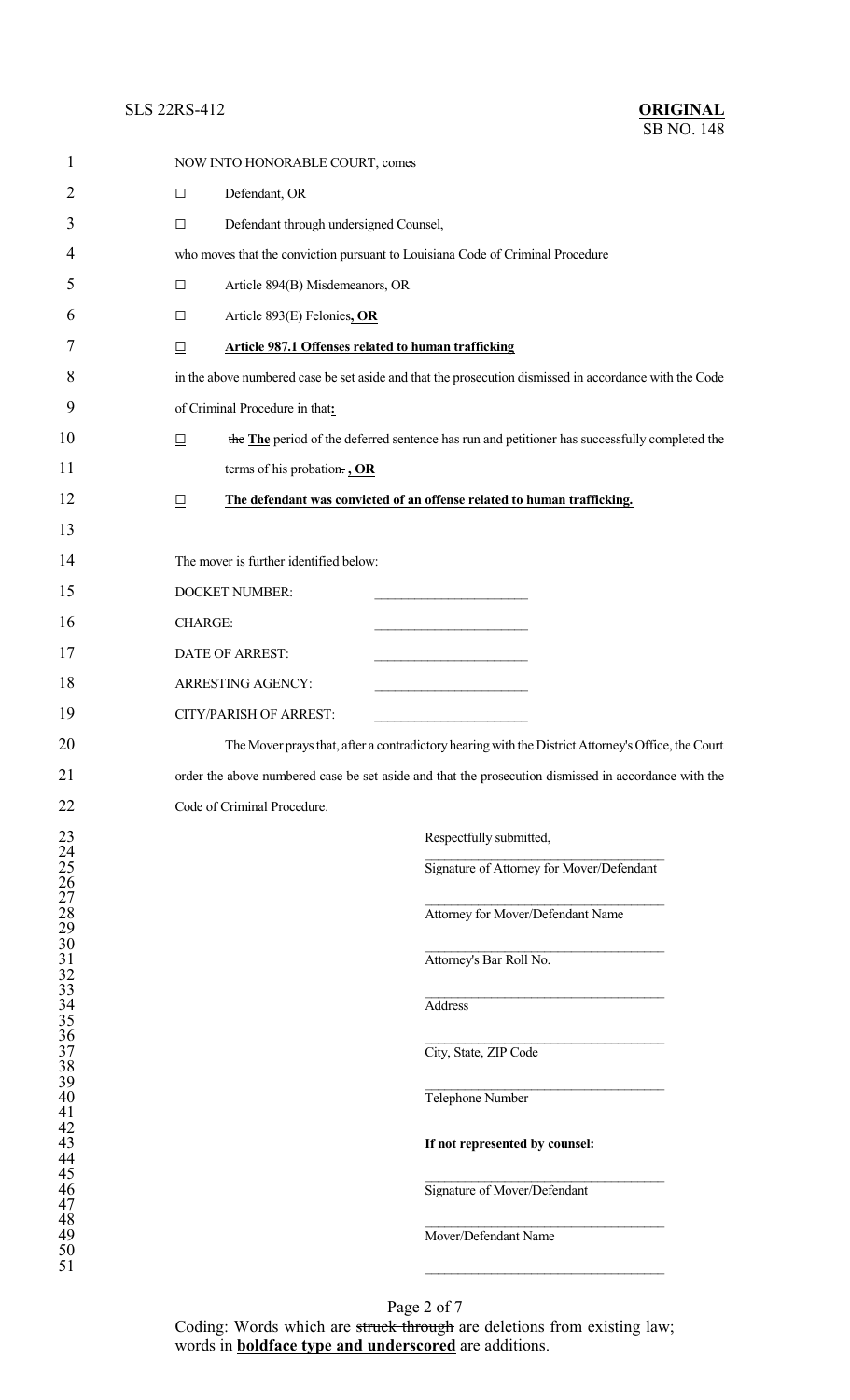| 1<br>234567                                  | Address<br>City, State, ZIP Code                                                                                                                                                                                                                                          |
|----------------------------------------------|---------------------------------------------------------------------------------------------------------------------------------------------------------------------------------------------------------------------------------------------------------------------------|
|                                              |                                                                                                                                                                                                                                                                           |
|                                              | Telephone Number                                                                                                                                                                                                                                                          |
| 8                                            |                                                                                                                                                                                                                                                                           |
| 9<br>10<br>11                                | <b>STATE OF LOUISIANA</b><br><b>JUDICIAL DISTRICT FOR THE PARISH OF</b>                                                                                                                                                                                                   |
| 12<br>13                                     |                                                                                                                                                                                                                                                                           |
| 14<br>15                                     | Division: "<br>No.:                                                                                                                                                                                                                                                       |
| 16<br>17                                     | <b>State of Louisiana</b>                                                                                                                                                                                                                                                 |
| 18<br>19                                     | VS.                                                                                                                                                                                                                                                                       |
| 20<br>21                                     |                                                                                                                                                                                                                                                                           |
| 22                                           | <b>RULE TO SHOW CAUSE</b>                                                                                                                                                                                                                                                 |
| 23                                           |                                                                                                                                                                                                                                                                           |
| 24                                           | IT IS HEREBY ORDERED, that the District Attorney show cause on the day of                                                                                                                                                                                                 |
| 25                                           | $\frac{1}{2}$ , 20 $\frac{1}{2}$ , at $\frac{1}{2}$ o'clock $\frac{1}{2}$ m why the foregoing motion should not be                                                                                                                                                        |
| 26                                           | granted.                                                                                                                                                                                                                                                                  |
| 27                                           |                                                                                                                                                                                                                                                                           |
| 28                                           | $\frac{1}{2}$ Louisiana, $\frac{1}{2}$ Louisiana, $\frac{1}{2}$ Louisiana, $\frac{1}{2}$ Louisiana, $\frac{1}{2}$ Louisiana, $\frac{1}{2}$ Louisiana, $\frac{1}{2}$ Louisiana, $\frac{1}{2}$ Louisiana, $\frac{1}{2}$ Louisiana, $\frac{1}{2}$ Louisiana, $\frac{1}{2}$ L |
| $\frac{29}{30}$                              | <b>JUDGE</b>                                                                                                                                                                                                                                                              |
| 31                                           | PLEASE SERVE:                                                                                                                                                                                                                                                             |
|                                              |                                                                                                                                                                                                                                                                           |
| $32$<br>$33$<br>$34$<br>$35$<br>$36$<br>$37$ | 1.                                                                                                                                                                                                                                                                        |
|                                              | Attorney for Defendant and/or Defendant<br>2.                                                                                                                                                                                                                             |
| $\frac{38}{39}$<br>40                        | <b>STATE OF LOUISIANA</b><br><b>JUDICIAL DISTRICT FOR THE PARISH OF</b>                                                                                                                                                                                                   |
| $\frac{41}{42}$                              |                                                                                                                                                                                                                                                                           |
| 43                                           | Division: " "<br>No.:                                                                                                                                                                                                                                                     |
| 44<br>45                                     | <b>State of Louisiana</b>                                                                                                                                                                                                                                                 |
| $\frac{46}{47}$                              | VS.                                                                                                                                                                                                                                                                       |
| 48<br>49                                     | <b>ORDER OF DISMISSAL</b>                                                                                                                                                                                                                                                 |
| 50<br>51                                     | Considering the Motion to Set Aside Conviction and Dismiss Prosecution, the hearing conducted                                                                                                                                                                             |
| 52                                           | on the representation of the State of Louisiana of its consent hereto, and that there is no opposition for any                                                                                                                                                            |
| 53                                           | good cause appearing herein;                                                                                                                                                                                                                                              |
| 54                                           | IT IS ORDERED, ADJUDGED AND DECREED that this conviction is set aside and the                                                                                                                                                                                             |
| 55                                           | prosecution dismissed for purposes of expungement.                                                                                                                                                                                                                        |
| 56                                           | THUS ORDERED AND SIGNED this ______ day of _______________, 20 ____ at                                                                                                                                                                                                    |
| 57                                           | , Louisiana.                                                                                                                                                                                                                                                              |

Page 3 of 7 Coding: Words which are struck through are deletions from existing law; words in **boldface type and underscored** are additions.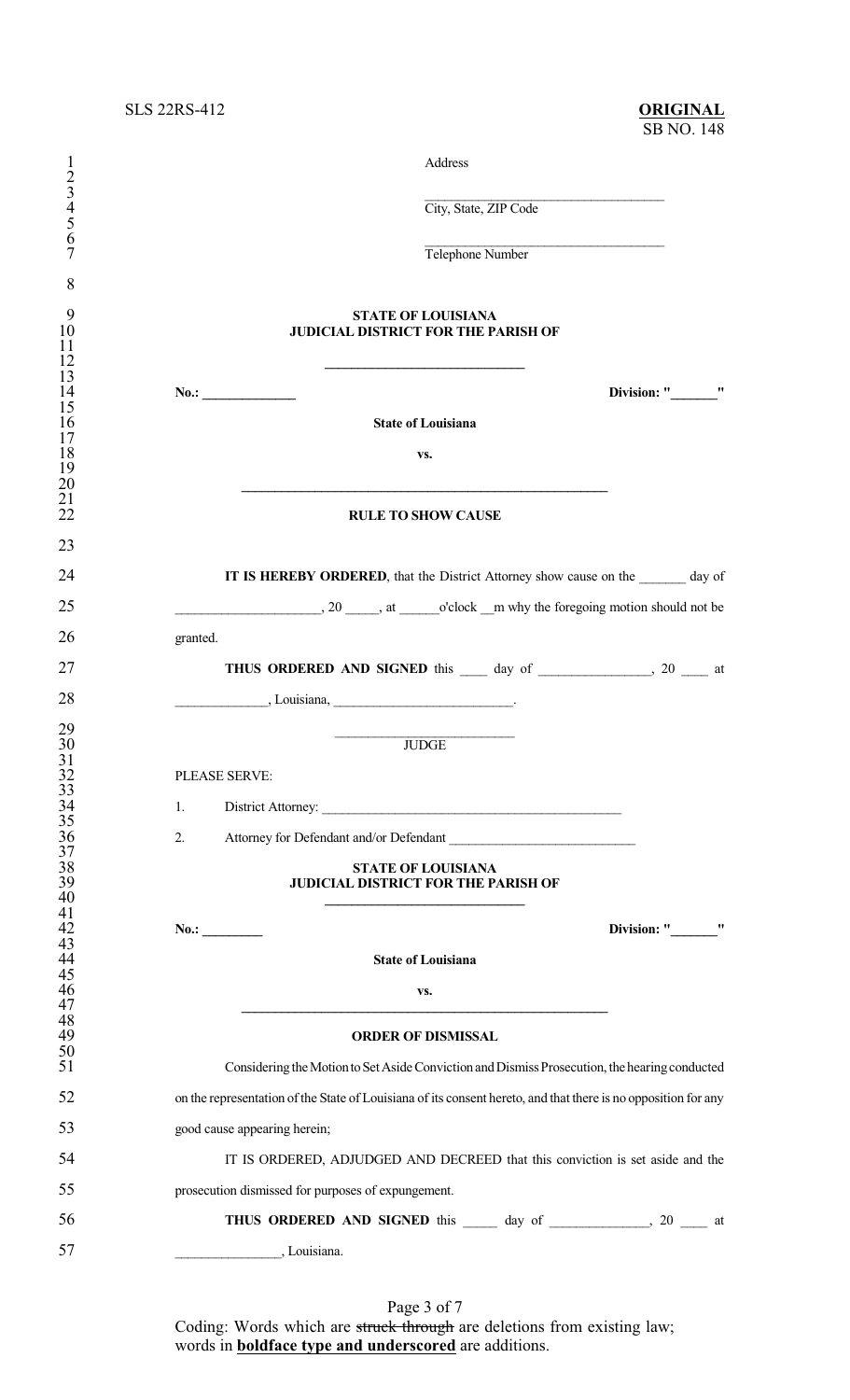|                               | $J\!U\!D\!G\!E$                                                                     |
|-------------------------------|-------------------------------------------------------------------------------------|
| $\frac{1}{2}$ $\frac{3}{4}$ 5 | <b>PLEASE SERVE:</b>                                                                |
| 6                             | District Attorney:<br>1.                                                            |
| $\overline{7}$<br>8           | 2.                                                                                  |
| 9                             | Art. 987.1. Motion to set aside conviction of certain offenses related to human     |
| 10                            | trafficking; expungement and sealing of record of arrest and                        |
| 11                            | conviction                                                                          |
| 12                            | A. A motion to set aside a conviction pursuant to the provisions of this            |
| 13                            | Article may be filed and served upon the district attorney at any time following    |
| 14                            | a conviction involving the offenses of prostitution pursuant to R.S. 14:82,         |
| 15                            | prostitution by massage pursuant to R.S. 14:83.3 or 83.4, crime against nature      |
| 16                            | pursuant to R.S. 14:89, or crime against nature by solicitation pursuant to R.S.    |
| 17                            | 14:89.2, or any other nonviolent offense, when the defendant's participation in     |
| 18                            | the offense was a result of having been a victim of human trafficking under R.S.    |
| 19                            | 14:46.2, trafficking of children for sexual purposes under R.S. 14:46.3, or a       |
| 20                            | victim of a severe form of trafficking under the federal Trafficking Victims        |
| 21                            | Protection Act, 22 U.S.C. 7101 et seq.                                              |
| 22                            | B. The motion shall be in writing, shall describe the supporting evidence           |
| 23                            | with particularity, and shall include copies of any documents showing that the      |
| 24                            | defendant is entitled to relief under this Article.                                 |
| 25                            | C. The motion shall not be denied without a contradictory hearing unless            |
| 26                            | it appears on the face of the motion that, as a matter of law, the defendant is not |
| 27                            | entitled to the relief sought.                                                      |
| 28                            | D. The court shall grant the motion if it finds by a preponderance of the           |
| 29                            | evidence that the violation was a result of the defendant having been a victim      |
| 30                            | of human trafficking. Documentation of the defendant's status as a victim of        |
| 31                            | human trafficking provided by a federal, state, or local government agency shall    |
| 32                            | create a presumption that the defendant's conviction was obtained as a result       |
| 33                            | of having been a victim of human trafficking. However, such documentation           |
| 34                            | shall not be required to grant a motion under this Article.                         |

Page 4 of 7

Coding: Words which are struck through are deletions from existing law; words in **boldface type and underscored** are additions.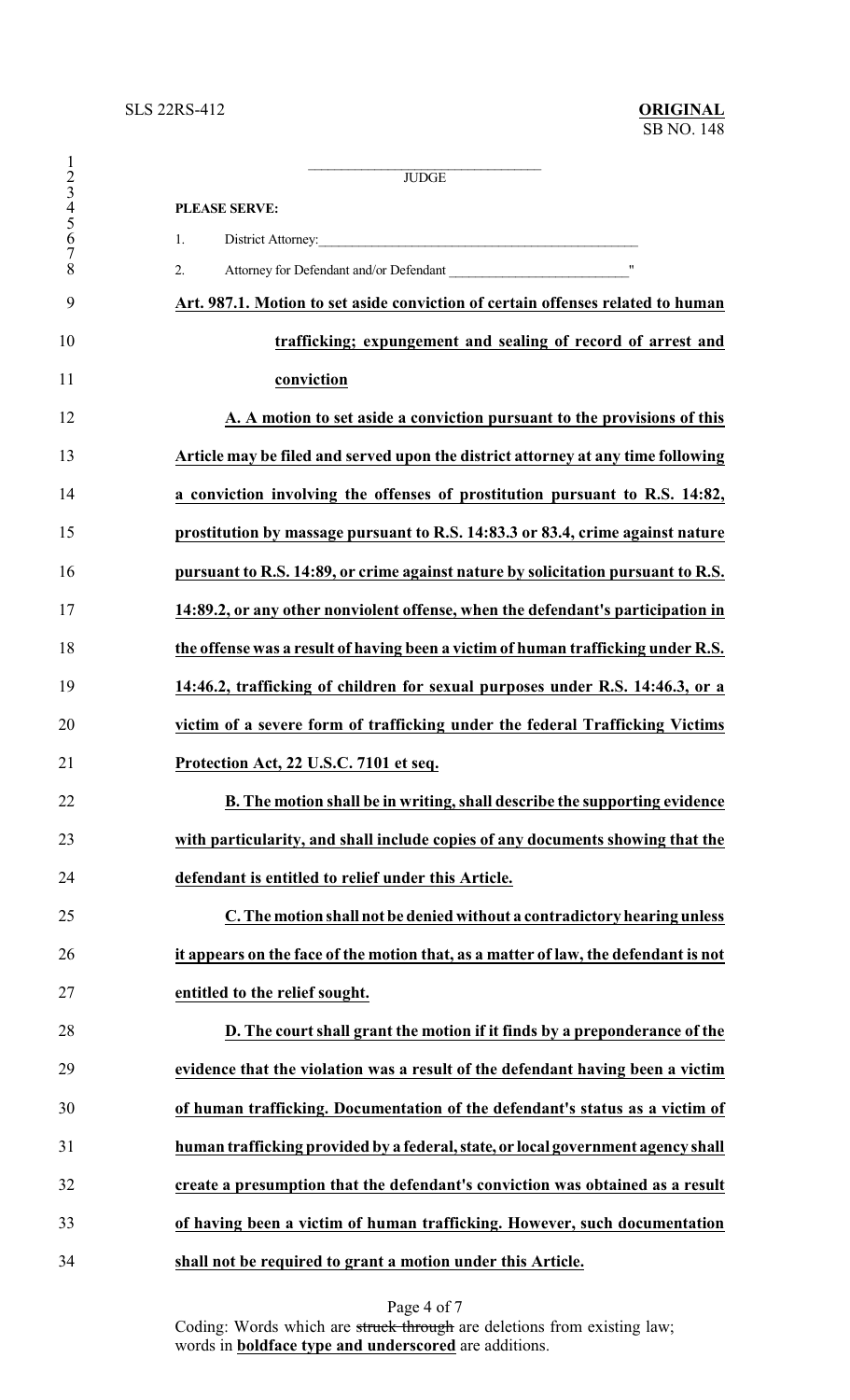| $\mathbf{1}$   | E. If the motion is granted, the court shall order the expungement and                   |
|----------------|------------------------------------------------------------------------------------------|
| $\overline{2}$ | sealing, without cost to the defendant, of the record of arrest and conviction.          |
| 3              | The court shall further order that copies of all records and files related to the        |
| $\overline{4}$ | defendant's arrest, citation, investigation, charge, conviction, probation, and          |
| 5              | sentence for the offense be provided to the defendant without cost.                      |
| 6              | Section 2. R.S. 14:46.2(A)(1), (C)(1) and (3)(b) and (f), and (D) are hereby amended     |
| 7              | and reenacted and R.S. $14:46.2(C)(3)(k)$ and (1) are hereby enacted to read as follows: |
| 8              | §46.2. Human trafficking                                                                 |
| 9              | A. It shall be unlawful:                                                                 |
| 10             | $(1)(a)$ For any person to knowingly recruit, harbor, transport, provide, solicit,       |
| 11             | receive, isolate, entice, obtain, patronize, procure, purchase, hold, restrain,          |
| 12             | induce, threaten, subject, or maintain the use of another person through fraud,          |
| 13             | force, or coercion to provide services or labor.                                         |
| 14             | (b) For any person to knowingly recruit, harbor, transport, provide, solicit,            |
| 15             | sell, purchase, patronize, procure, hold, restrain, induce, threaten, subject,           |
| 16             | receive, isolate, entice, obtain, or maintain the use of a person under the age of       |
| 17             | twenty-one years for the purpose of engaging in commercial sexual activity               |
| 18             | regardless of whether the person was recruited, harbored, transported, provided,         |
| 19             | solicited, sold, purchased, received, isolated, enticed, obtained, or maintained         |
| 20             | through fraud, force, or coercion. It shall not be a defense to prosecution for a        |
| 21             | violation of the provisions of this Subparagraph that the person did not know the age    |
| 22             | of the victim or that the victim consented to the prohibited activity.                   |
| 23             | *<br>$\ast$<br>$\ast$                                                                    |
| 24             | C. For purposes of this Section:                                                         |
| 25             | (1) "Commercial sexual activity" means any sexual act performed or                       |
| 26             | conducted when anything of value has been given, promised, or received by any            |
| 27             | person, directly or indirectly, including the production of pornography.                 |
| 28             | $\ast$<br>$\ast$<br>$\ast$                                                               |
| 29             | (3) "Fraud, force, or coercion" shall include but not be limited to any of the           |

Page 5 of 7 Coding: Words which are struck through are deletions from existing law; words in **boldface type and underscored** are additions.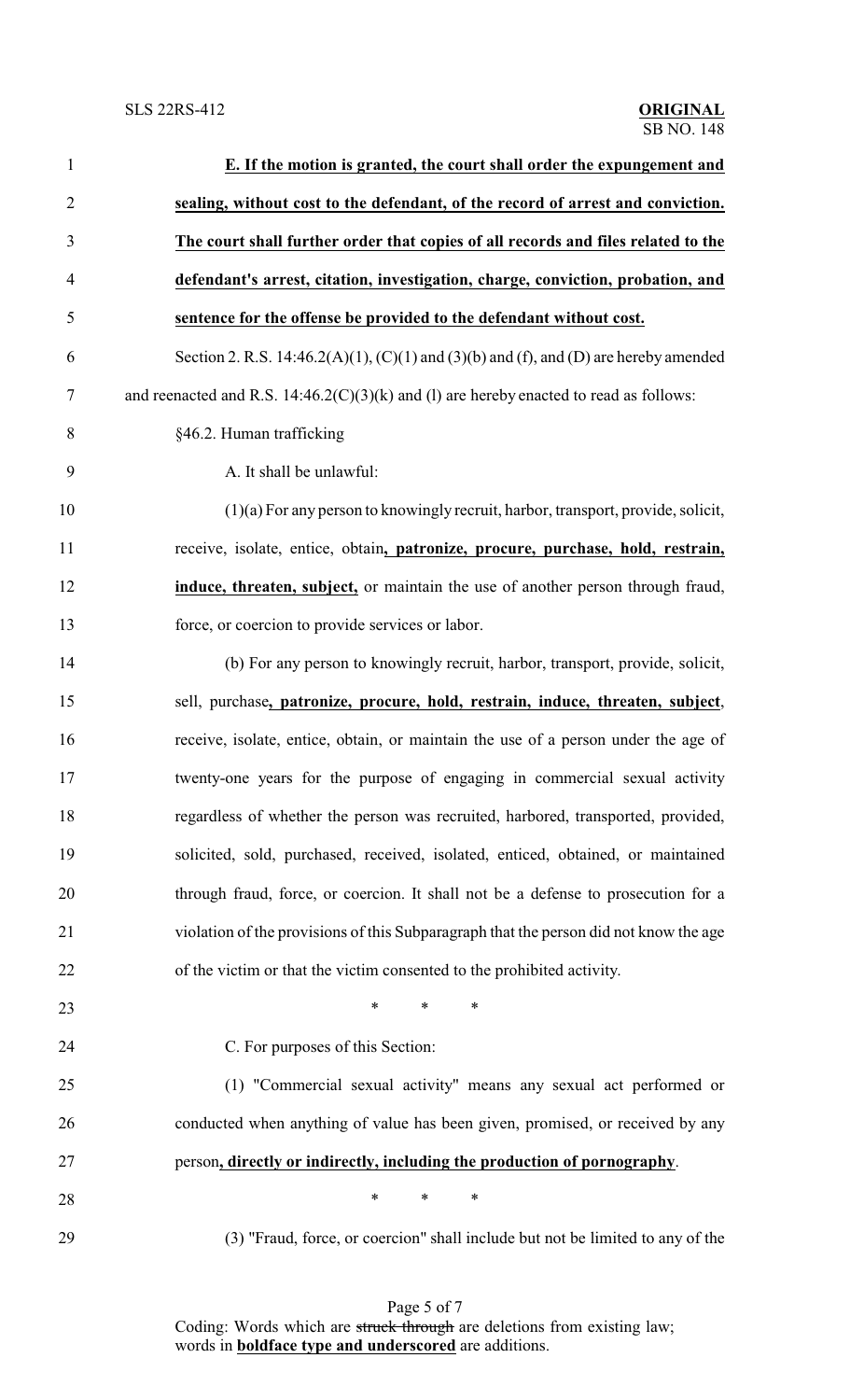| $\mathbf{1}$   | following:                                                                                                                    |
|----------------|-------------------------------------------------------------------------------------------------------------------------------|
| $\overline{2}$ | $*$ and $*$<br>$*$<br>∗                                                                                                       |
| 3              | (b) Physically restraining, <i>isolating, confining</i> , or threatening to physically                                        |
| 4              | restrain, <i>isolate</i> , or confine another person.                                                                         |
| 5              | *<br>$\ast$<br>$\ast$                                                                                                         |
| 6              | (f) The actual or threatened destruction, concealment, removal, withholding,                                                  |
| 7              | confiscation, or possession of any actual or purported passport or other immigration                                          |
| 8              | document, or any other actual or purported government identification document, of                                             |
| 9              | another person.                                                                                                               |
| 10             | $\ast$<br>$*$ and $*$<br>$\ast$                                                                                               |
| 11             | (k) Exposing or threatening to expose any fact or information that would                                                      |
| 12             | subject an individual to criminal or immigration proceedings.                                                                 |
| 13             | (I) Causing or threatening to cause financial harm to an individual or                                                        |
| 14             | using financial control over an individual.                                                                                   |
| 15             | *<br>$\ast$<br>$\ast$                                                                                                         |
| 16             | D. It shall not be a defense to prosecution for a violation of this Section that                                              |
| 17             | the person being recruited, harbored, transported, provided, solicited, received,                                             |
| 18             | isolated, <i>patronized</i> , <i>procured</i> , <i>purchased</i> , <i>enticed</i> , <i>obtained</i> , <i>or maintained is</i> |
| 19             | actually a law enforcement officer or peace officer acting within the official scope                                          |
| 20             | of his duties.                                                                                                                |
| 21             | $*$ $*$<br>$*$<br>$\ast$                                                                                                      |
| 22             | Section 3. This Act shall become effective upon signature by the governor or, if not                                          |
| 23             | signed by the governor, upon expiration of the time for bills to become law without signature                                 |
| 24             | by the governor, as provided by Article III, Section 18 of the Constitution of Louisiana. If                                  |
| 25             | vetoed by the governor and subsequently approved by the legislature, this Act shall become                                    |
| 26             | effective on the day following such approval.                                                                                 |